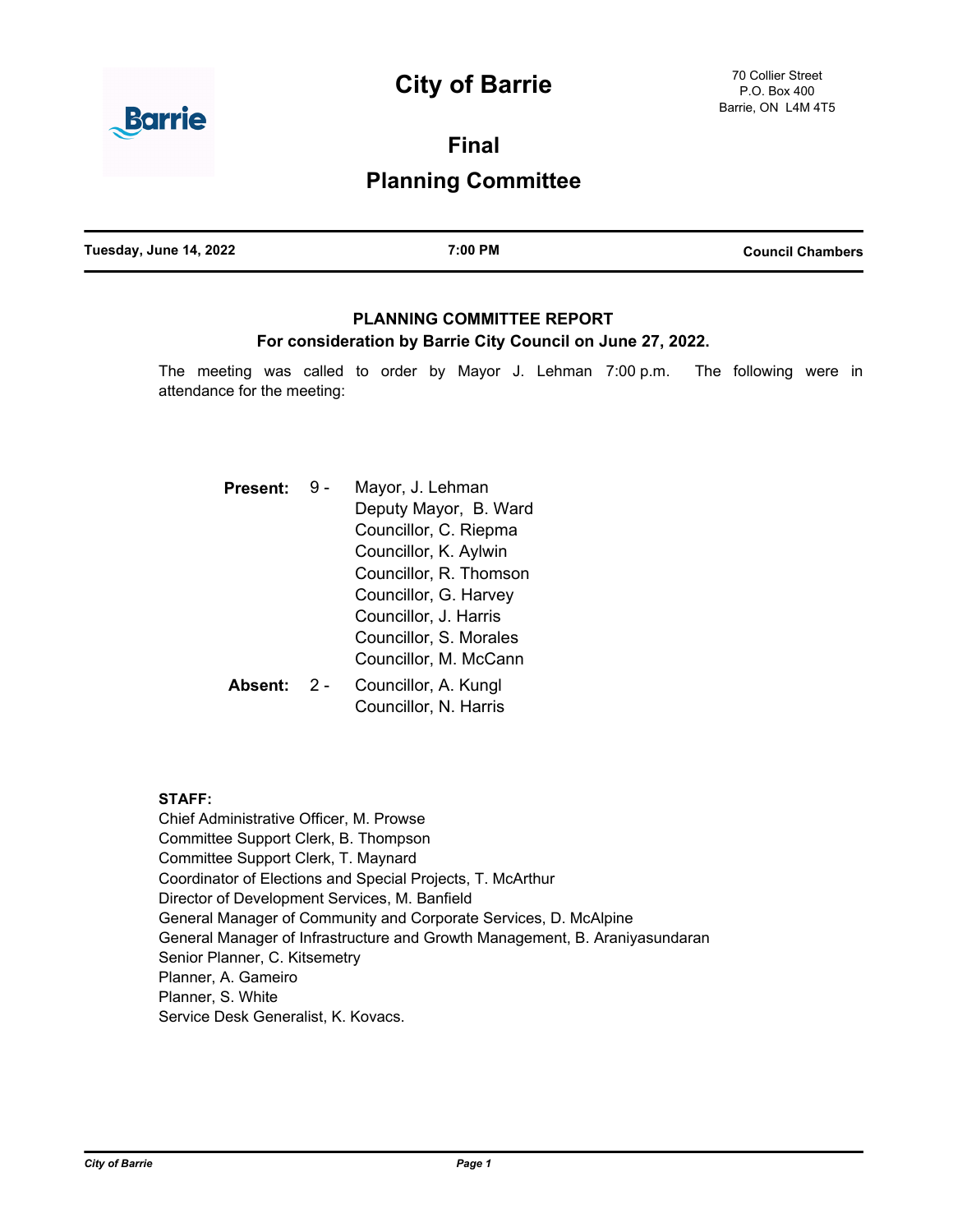The Planning Committee met for the purpose of the three Public Meetings at 7:03 p.m.

Mayor Lehman advised the public that any concerns or appeals dealing with the applications that were the subject of the Public Meeting should be directed to the Legislative and Court Services Department. Any interested persons wishing further notification of the staff report regarding the applications were advised to contact the Legislative and Court ServicesDepartment at cityclerks@barrie.ca.

Mayor Lehman confirmed with the Director of Development Services that notification was conducted in accordance with the Planning Act.

The Planning Committee met and reports as follows:

#### **[22-P-033](http://barrie.ca.legistar.com/gateway.aspx?m=l&id=/matter.aspx?key=50714) APPLICATION FOR ZONING BY-LAW AMENDMENT - 219 AND 223 BAYFIELD STREET (WARD 2) (FILE: D30-013-2022)**

Megan Absil of Innovative Planning Solutions Inc advised that the purpose of the Public Meeting is to review an application for a Zoning By-law Amendment on behalf of Hillcorp Investment and Development Inc., for lands known municipally as 219 and 223 Bayfield Street, Barrie.

Ms. Absil discussed slides concerning the following topics:

- The site location and surrounding land uses;
- · The current Zoning and Official Plan designation for the subject lands;
- The Zoning By-law Amendment for site location;
- The site plan for the proposed development;
- The Landscape Plan; and
- The next steps in the project.

Shelby White, Senior Planner provided an update concerning the status of the application. She reviewed the public comments received during the neighbourhood meeting. She advised that the primary planning and land use matters are currently being reviewed by the Technical Review Team. Ms. White discussed the anticipated timelines for the staff report regarding the proposed application.

Ward 2 Councillor, K. Aylwin asked questions of Ms. Absil and City staff and received responses.

#### **VERBAL COMMENTS:**

1. Dave Aspden, 11 Grove Street East advised that he is not against the proposed development. He discussed concerns related to traffic flow on Bayfield Street and Grove Street, the location of the driveway of the property, snow removal and transit. He questioned whether the applicant or the municipality had changed the concept for the driveway location. He felt that the best solution for the driveway would be to retain an entrance off Bayfield Street and Grove Street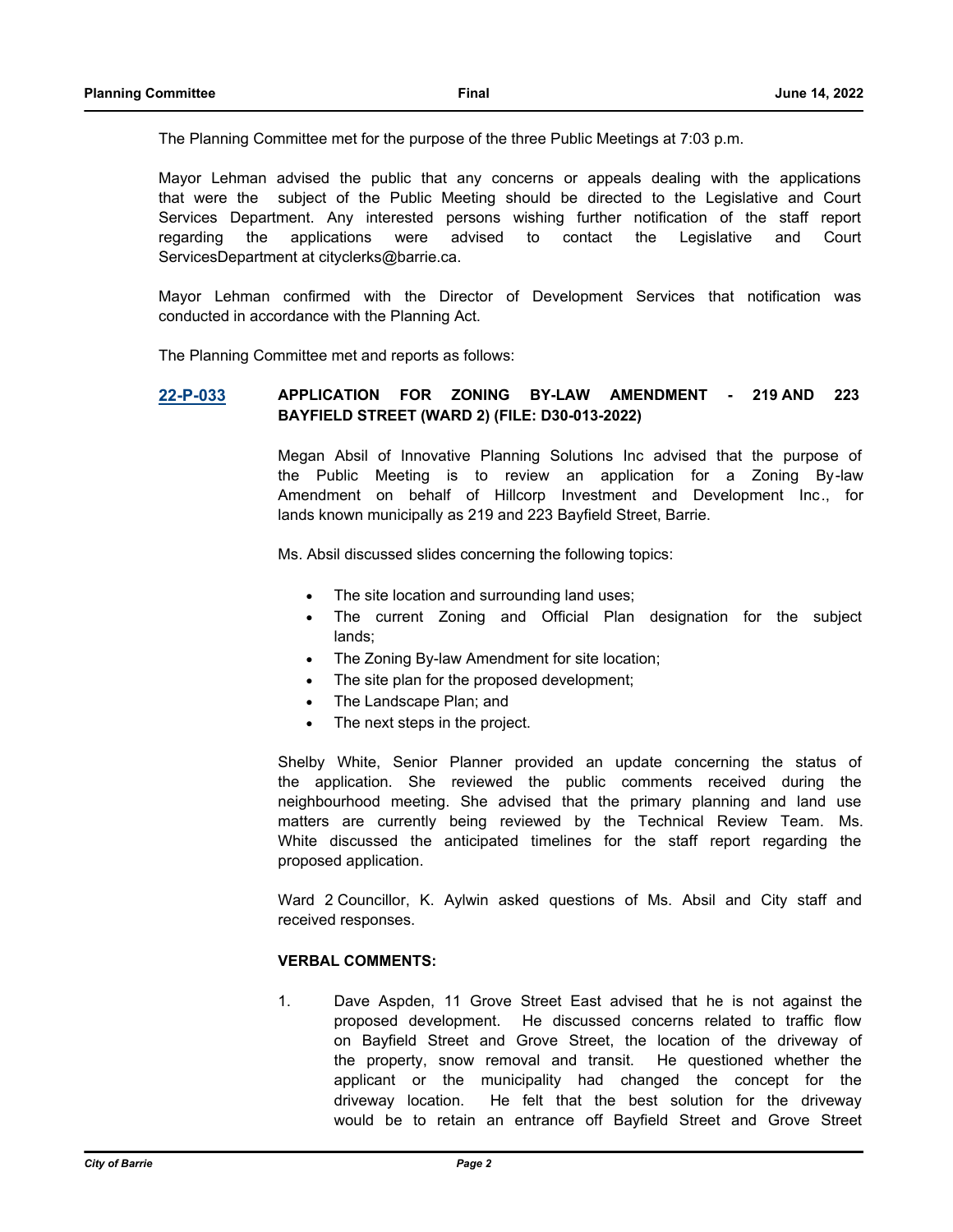East to create better traffic flow.

Mr. Aspden indicated that he backs his vehicle into his driveway due to the amount of traffic along Grove Street East which often times is backed up to Clapperton Street. He described the driveway of the ReMax Chay Realty Building located at the corner Wellington Street and Bayfield Street as a good example. He advised that he felt that the property owners have done a beautiful job restoring the home.

#### **WRITTEN CORRESPONDENCE:**

- 1. Correspondence from Enbridge dated May 27, 2022.
- 2. Correspondence from Ministry of Transportation dated May 27, 2022.

This matter was recommended to City Council for consideration of receipt at its meeting to be held on 6/27/2022.

## **[22-P-034](http://barrie.ca.legistar.com/gateway.aspx?m=l&id=/matter.aspx?key=50715) APPLICATION FOR ZONING BY-LAW AMENDMENT - 17 SOPHIA STREET EAST; 3, 5, 7 AND 11 MCDONALD STREET; AND 58 AND 60 CLAPPERTON STREET (WARD 2) (FILE: D30-012-2022)**

Michael Vani from Weston Consulting advised that the purpose of the Public Meeting is to review an application for a Zoning By-law Amendment on behalf of The Black Creek Group for 17 Sophia Street East; 3, 5, 7 and 11 McDonald Street; and 58 and 60 Clapperton Street, Barrie.

He discussed slides concerning the following topics:

- The Consultant Team for the project;
- The area context and surrounding land uses;
- The application's alignment with Provincial and City policies
- The Official Plan designation for the subject lands;
- The Zoning By-law designations for the subject lands;
- An architectural rendering of the proposed development;
- The site plan for the development proposal;
- Architectural renderings of the public space, landscape treatments and streetscape
- The proposed Zoning By-law Amendment for subject lands; and
- The next steps in the project.

Andrew Gameiro, Senior Planner provided an update concerning the status of the application. She reviewed the public comments received during the neighbourhood meeting. He advised that the primary planning and land use matters are currently being reviewed by the Technical Review Team. Mr. Gameiro discussed the anticipated timelines for the staff report regarding the proposed application.

Ward 2 Councillor, K. Aylwin asked questions of Mr. Vani and City staff and received responses.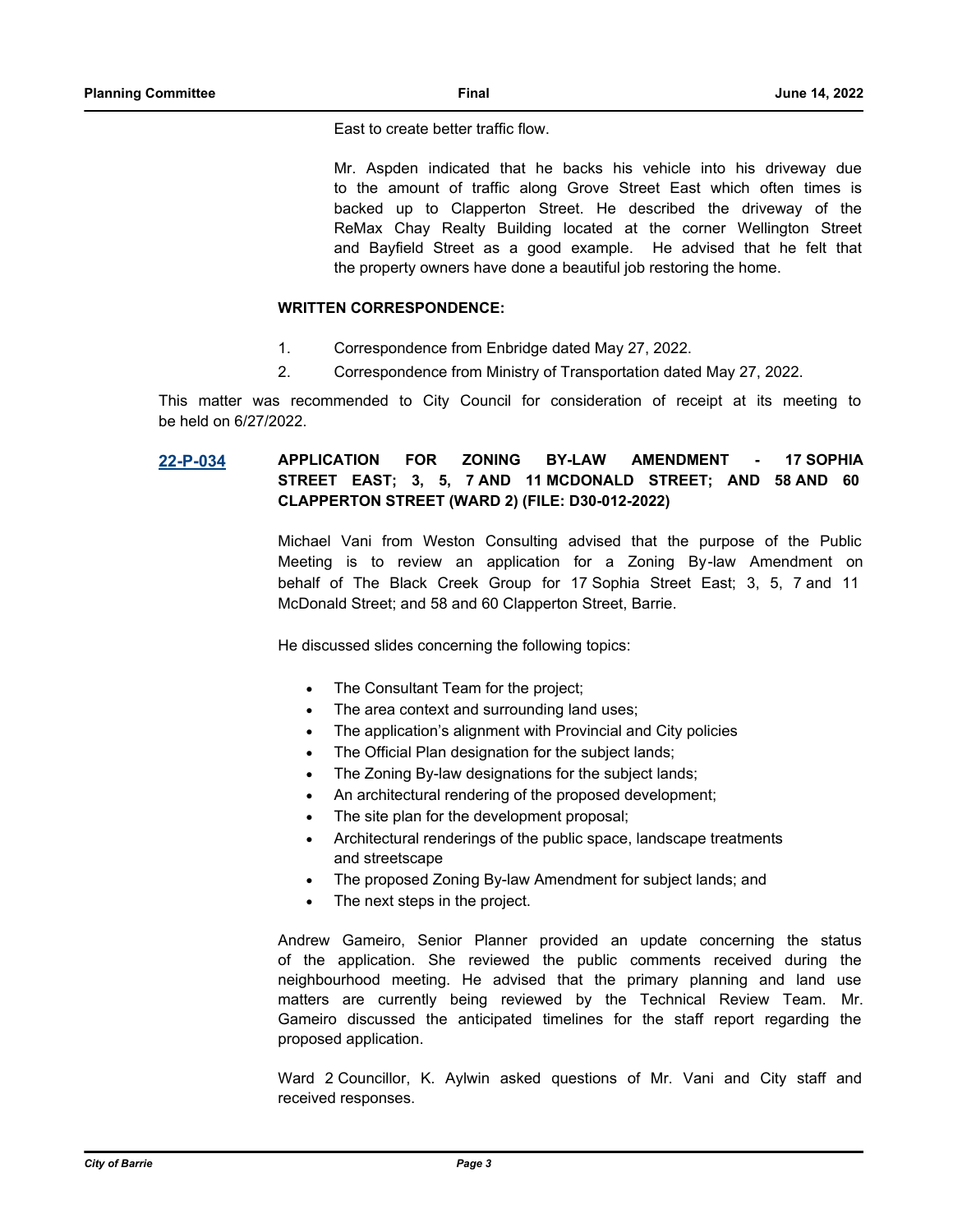#### **VERBAL COMMENTS:**

1. Heather Graham was called to speak, and she was not on the zoome call..

#### **WRITTEN CORRESPONDENCE**

1. Correspondence from the Simcoe County District School Board dated May 27, 2022.

This matter was recommended to City Council for consideration of receipt at its meeting to be held on 6/27/2022.

## **[22-P-035](http://barrie.ca.legistar.com/gateway.aspx?m=l&id=/matter.aspx?key=50732) APPLICATIONS FOR OFFICIAL PLAN AMENDMENT, ZONING BY-LAW AMENDMENT AND DRAFT PLAN OF SUBDIVISION - 15 HARVIE ROAD (WARD 7) (FILE: D30-010-2022)**

Mark Resnick of SmartCentres advised the purpose of the Public Meeting is to review applications for an Official Plan Amendment, Zoning By-law Amendment and Draft Plan of Subdivision submitted on behalf of Barrie-Bryne Developments Ltd. for lands known municipally as 15 Harvie Road, Barrie.

Mr. Resnick discussed slides concerning the following topics:

- The organizational structure of SmartCentres;
- An illustration depicting the SmartCentres locations in Barrie;
- The aerial context of the subject lands;
- An illustration of the site location and surrounding land uses;
- The current and proposed Official Plan designation for the subject lands;
- The current Zoning By-law for the subject lands;
- An overview of the development proposal;
- The Draft Plan of Subdivision for the proposed development; and
- The studies completed in support of the application.

Celeste Kitsemetry, Senior Planner provided an update concerning the status of the application. She reviewed the public comments received during the neighbourhood meeting. She advised that the primary planning and land use matters are currently being reviewed by the Technical Review Team. Ms. Kitsemetry discussed the anticipated timelines for the staff report regarding the proposed application.

Ward 7 Councillor G. Harvey asked a number of questions of Mr. Resnick and City staff and received responses.

#### **VERBAL COMMENTS:**

1. Ed Greenwood, 4 Cranberry Lane described the location of his property in relation to the proposed development. He discussed his concerns related to high density, the increase in population to the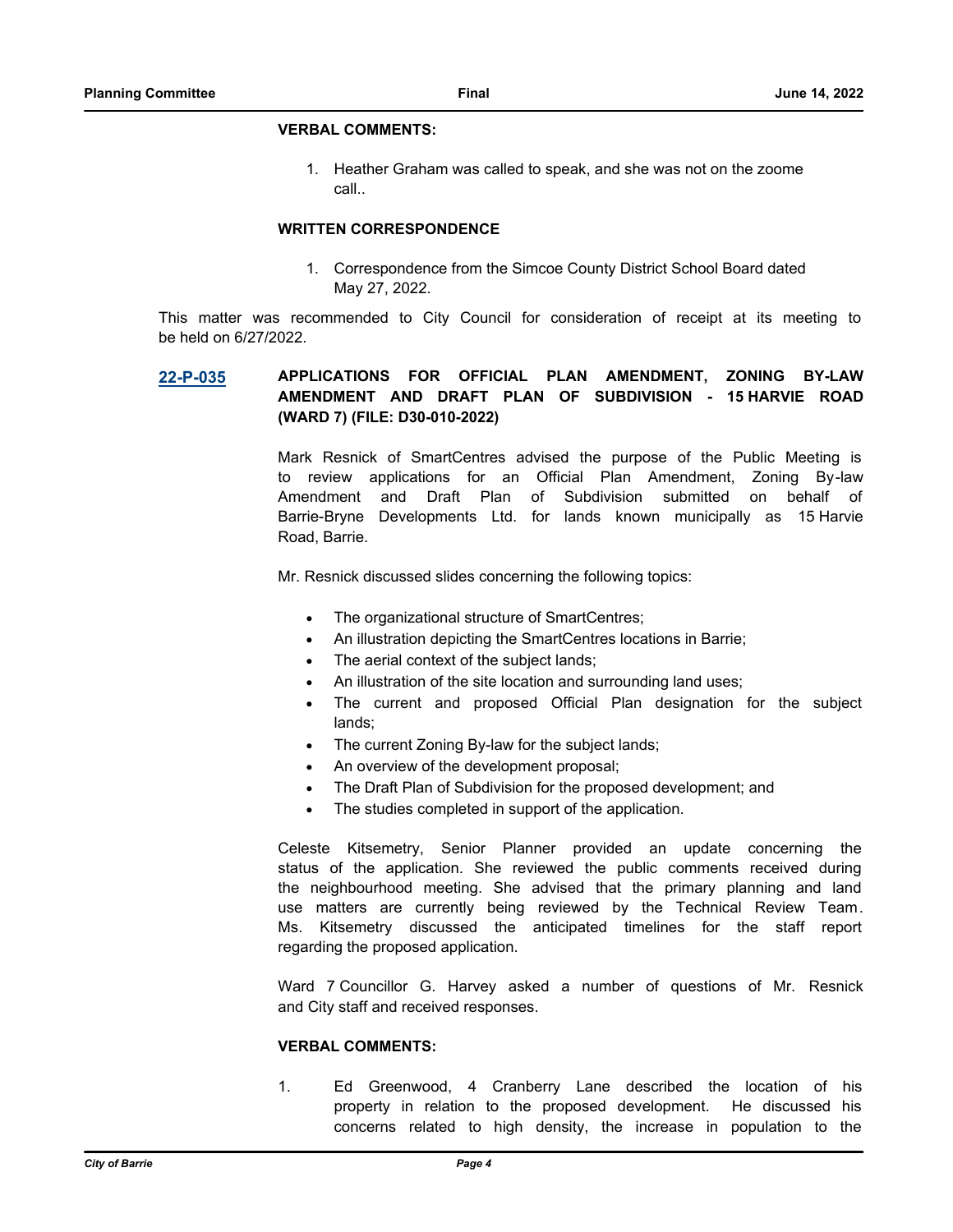area, that there are no nature trails, the size of the park and lack of parking spaces and the potential impact to the surrounding streets

Mr. Greenwood advised that student population at the local public school is anticipated to double in size with the proposed development. He questioned whether this property could be developed for a seniors home seniors home or a seniors development. He indicated that he felt that there should be better planning for this property. He felt that if there is a need for this property to be a residential development that the school board needs to take into account the potential student population growth. Mr. Greenwood asked if the residents could request that plans for this site location remain in keeping with the City of Barrie's 2018 to 2022 Strategic Plan to create greater publics spaces and public space and community connection.

- 2. Sarah Khan, 40 Megan Crescent advised that she agreed with comments of Mr. Greenwood including that that the proposed density is not practical and that there is not a lot of parking in the area. She discussed safety concerns related to emergency vehicles being unable manouver down the streets with vehicles parked on the streets, the size of property, loss of greenspace and open spaces . She felt that a development with lower density would be a better fit such as townhomes and include roadway.
- 3. Greg Ford, 18 Megan Crescent described his neighbourhood in relation to the location of the proposed development. He felt that the style and design of homes proposed in the development are not in keeping with the character of the neighbourhood and should include semi-detached or townhomes. He discussed his concerns associated with traffic and noise from the Harvie Road overpass and the potential impact to the surrounding neighbourhoods
- 4. Paula Gayle was called to speak, and there was no response.
- 5. Christine Babcock was called to speak, and there was no response.

#### **WRITTEN CORRESPONDENCE:**

- 1. Correspondence from the Simcoe Muskoka Catholic District School Board dated May 19, 2022.
- 2. Correspondence from Enbridge dated May 27, 2022.
- 3. Email Summary of comments from Pre-Post Neighbourhood Meeting dated January 12, 2022

This matter was recommended to City Council for consideration of receipt at its meeting to be held on 6/27/2022.

## **ENQUIRIES**

Members of Planning Committee did not address any enquires to City staff.